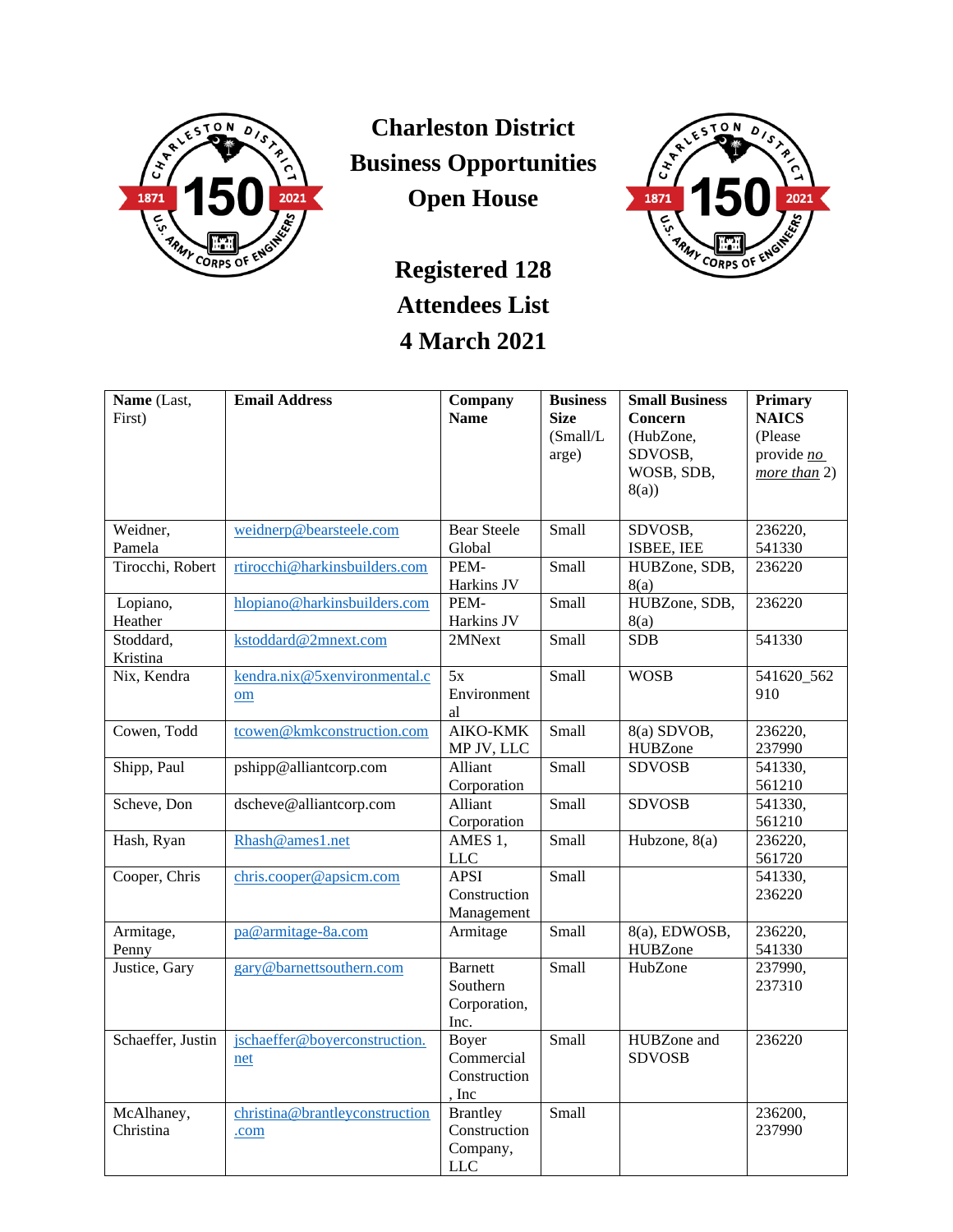| Leach, Kevin         | kleach@brantleyconstruction.c<br>om    | <b>Brantley</b><br>Construction<br>Company,<br>LLC          | Small |                         | 236200,<br>237990 |
|----------------------|----------------------------------------|-------------------------------------------------------------|-------|-------------------------|-------------------|
| Brantley, Gary       | gbrantley@brantleyconstructio<br>n.com | <b>Brantley</b><br>Construction<br>Company,<br><b>LLC</b>   | Small |                         | 236200,<br>237990 |
| Walsh, Michael       | michaelwalsh@brockingtoncr<br>m.com    | Brockington<br>and<br>Associates,<br>Inc.                   | Small | 8(a) WOSB               | 541720,<br>541620 |
| Mahaffey,<br>Stephen | smahaffey@cems-ae.com                  | <b>CEMS</b><br>Engineering,<br>Inc.                         | Small | SB                      | 541330            |
| Hinson, Chris        | chinson@cems-ae.com                    | <b>CEMS</b><br>Engineering,<br>Inc.                         | Small | SB                      | 541330            |
| Patterson, Russ      | rpatterson@cems-ae.com                 | <b>CEMS</b><br>Engineering,<br>Inc.                         | Small | SB                      | 541330            |
| Burgess, Jacob       | jburgess@daedalusindustrial.c<br>om    | Daedalus<br>Industrial                                      | Small |                         | 335999            |
| Brown, Natalie       | info@delatonsc.com                     | Delaton<br>Service<br>Corporation                           | Small |                         | 562910            |
| Partrdge, Mark       | mark@dockblocks.com                    | Dock Blocks<br>of North<br>America                          | small |                         | 339920,<br>326199 |
| Montelongo,<br>Alex  | alex@engineeringpeople.com             | Engineering<br>People                                       | Small | <b>SDB</b>              | 541330,<br>541512 |
| Farmer, Willie       | fconstruction@fcllc.biz                | Farmer<br>Construction<br><b>LLC</b>                        | Small | 8(a)                    | 238210,<br>236220 |
| Wimsatt, Shelby      | swimsatt@fourtribes.com                | <b>Four Tribes</b><br>Enterprises,<br>LLC.                  | Small | 8(a) Tribally-<br>Owned | 237990,<br>236220 |
| Groover, Laurin      | lauringroover@gmail.com                | Groover<br>Group, on<br>behalf of<br>Daedalus<br>Industrial | Small |                         | 335999            |
| Gurri, Daphne I.     | daphneg@gurrimatute.com                | Gurri Matute<br>Cromwell<br>JV, LLC                         | Small | <b>EDWOSB</b>           | 541310            |
| Jettie, Christina    | christina.jettie@hanaengineers.<br>com | Hana<br>Engineers<br>and<br>Consultants,<br><b>LLC</b>      | Small | 8a                      | 541330,<br>541620 |
| Morrison, Kalin      | kalin.morrison@hanaengineers<br>.com   | Hana<br>Engineers<br>and<br>Consultants,<br><b>LLC</b>      | Small | 8a                      | 541330,<br>541620 |
| Zoeckler, Jeff       | Jeff.Zoeckler@hanaengineers.c<br>om    | Hana<br>Engineers<br>and<br>Consultants,<br><b>LLC</b>      | Small | 8a                      | 541330,<br>541620 |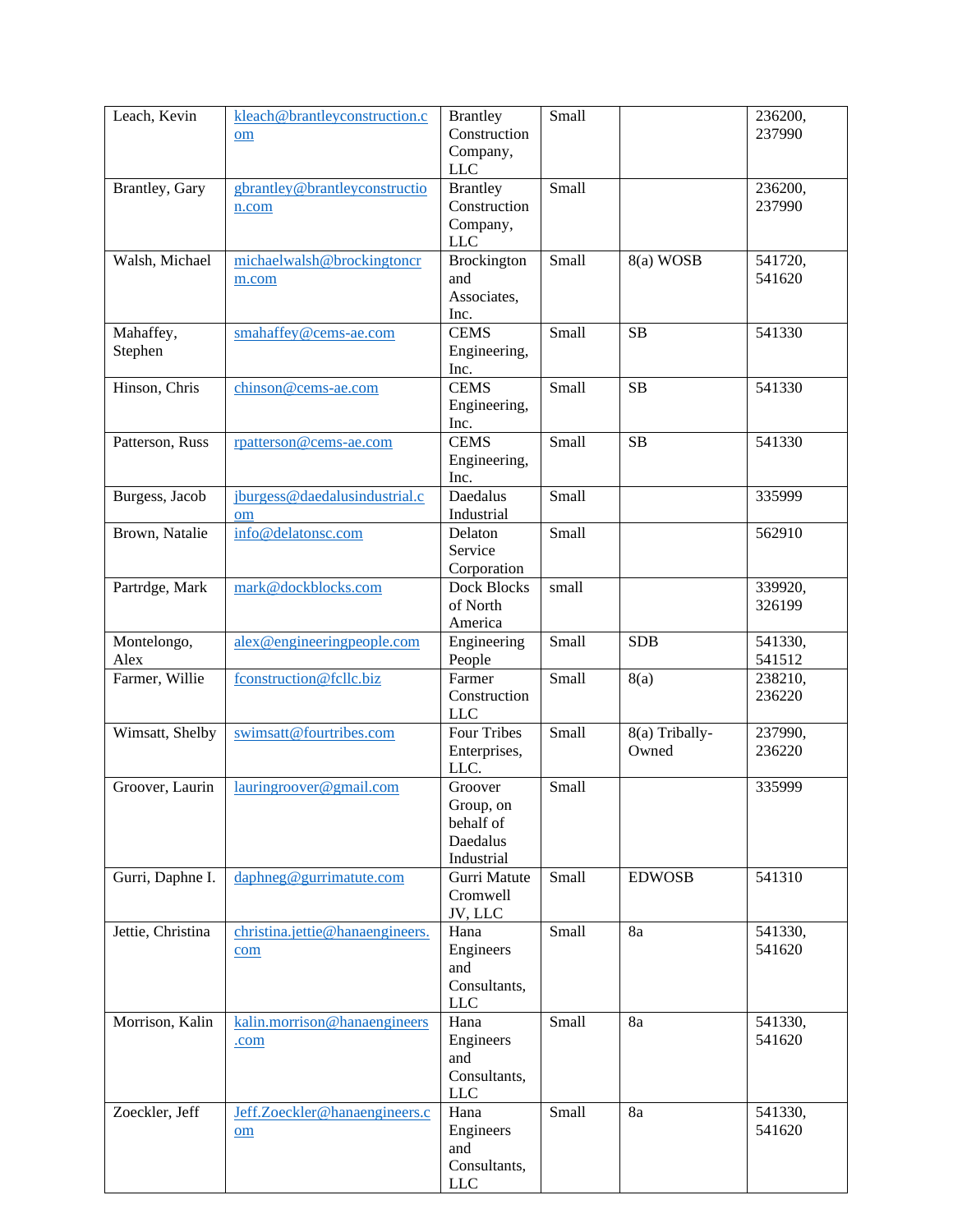| Edwin Maina       | admin@hatfieldcleaning.com    | Hatfield       | Small | <b>SDVOB</b>   | 561720  |
|-------------------|-------------------------------|----------------|-------|----------------|---------|
|                   |                               | Cleaning       |       |                |         |
|                   |                               | Services,      |       |                |         |
|                   |                               | LLC            |       |                |         |
|                   |                               |                |       |                |         |
| Lucas, Anna       | alucas@heraldoffice.com       | Herald         | Small |                | 337214  |
|                   |                               | Office         |       |                |         |
|                   |                               | Solutions      |       |                |         |
| Jordan, Hunter    | hunter@heraldoffice.com       | Herald         | Small |                | 337214  |
|                   |                               | Office         |       |                |         |
|                   |                               | Solutions      |       |                |         |
| Branch, Carina    | cbranch@hunterpacificgroup.c  | Hunter         | Small | <b>WOSB</b>    | 541330  |
|                   |                               | Pacific        |       |                |         |
|                   | om                            |                |       |                |         |
|                   |                               | Group          |       |                |         |
| Hunter, Celia     | celia@hunterpacificgroup.com  | Hunter         | Small | <b>WOSB</b>    | 541330  |
|                   |                               | Pacific        |       |                |         |
|                   |                               | Group          |       |                |         |
| Sandeep Harjani   | sandeep.harjani@infojiniconsu | Infojini, Inc. | Small | <b>SDB</b>     | 541511, |
|                   | lting.com                     |                |       |                | 541330  |
|                   |                               |                |       |                |         |
| Amit Sharma       | amit.s@infojiniconsulting.com | Infojini, Inc. | Small | <b>SDB</b>     | 541511, |
|                   |                               |                |       |                | 541330  |
| Sinor, Cyrus      | cyrussinor@ipwco.com          | <b>IPW</b>     | Small |                | 236220; |
|                   |                               |                |       |                |         |
|                   |                               | Construction   |       |                | 541370  |
|                   |                               | Group, LLC     |       |                |         |
| Rembert, Bryan    | brembert@ipwco.com            | <b>IPW</b>     | Small |                | 236220; |
|                   |                               | Construction   |       |                | 541370  |
|                   |                               | Group, LLC     |       |                |         |
| Weatherford,      | hweatherford@ipwco.com        | <b>IPW</b>     | Small |                | 236220; |
|                   |                               | Construction   |       |                | 541370  |
| Hart              |                               |                |       |                |         |
|                   |                               | Group, LLC     |       |                |         |
| Huffstetler, Tara | tara@ipwco.com                | <b>IPW</b>     | Small |                | 236220; |
|                   |                               | Construction   |       |                | 541370  |
|                   |                               | Group, LLC     |       |                |         |
| Rembert,          | lrembert@ipwco.com            | <b>IPW</b>     | Small |                | 236220; |
| Lauren            |                               | Construction   |       |                | 541370  |
|                   |                               |                |       |                |         |
|                   |                               | Group, LLC     |       |                |         |
| Sitnik, Lauren    | lauren@ipwco.com              | <b>IPW</b>     | Small |                | 236220; |
|                   |                               | Construction   |       |                | 541370  |
|                   |                               | Group, LLC     |       |                |         |
| Bostwick, Ali     | abostwick@ipwco.com           | <b>IPW</b>     | Small |                | 236220; |
|                   |                               | Construction   |       |                | 541370  |
|                   |                               | Group, LLC     |       |                |         |
|                   |                               |                |       |                |         |
| Grabenstein, Joe  | joe.grabenstein@akima.com     | Jade Creek     | Small | $8(a)$ , ANC-  | 237990, |
|                   |                               | ${\rm LLC}$    |       | owned          | 236220  |
| Graff, Thomas     | tgraff@jescous.com            | <b>JESCO</b>   | Small | $8(a)$ , WOSB  | 541620, |
|                   |                               |                |       |                | 541330  |
| Masse, Larry      | lmasse@kmkconstruction.com    | <b>KMK</b>     | Small | SDVOB,         | 236220, |
|                   |                               | Construction   |       | <b>HUBZone</b> | 237990  |
|                   |                               | , Inc.         |       |                |         |
|                   |                               |                |       |                |         |
| Kotero, Lisa      | info@koterodesign.com         | koterodesign   | Small | WOSB, MOSB,    | 337214, |
|                   |                               | <b>LLC</b>     |       | <b>WOB</b>     | 541410  |
| Neal, James       | jrneal@matternandcraig.com    | Mattern &      | small |                | 541330, |
|                   |                               | Craig          |       |                | 541360  |
| Clifton, Calvin   | cdclifton@matternandcraig.co  | Mattern &      | small |                | 541330, |
|                   | m                             | Craig          |       |                | 541360  |
|                   |                               |                |       |                |         |
| McCullough,       | shawn@mlbuilderssc.com        | ML Builders    | Small | 8(a), SDVOSB,  | 236220, |
| Shawn             |                               | <b>LLC</b>     |       | HubZone        | 237990  |
| Clarence          | Clarence.Moultrie@moultriely  | Moultrie       | Small |                | 541612, |
|                   |                               |                |       |                |         |
| Moultrie          | ons.com                       | Lyons          |       |                | 541214  |
|                   |                               | Advisory,      |       |                |         |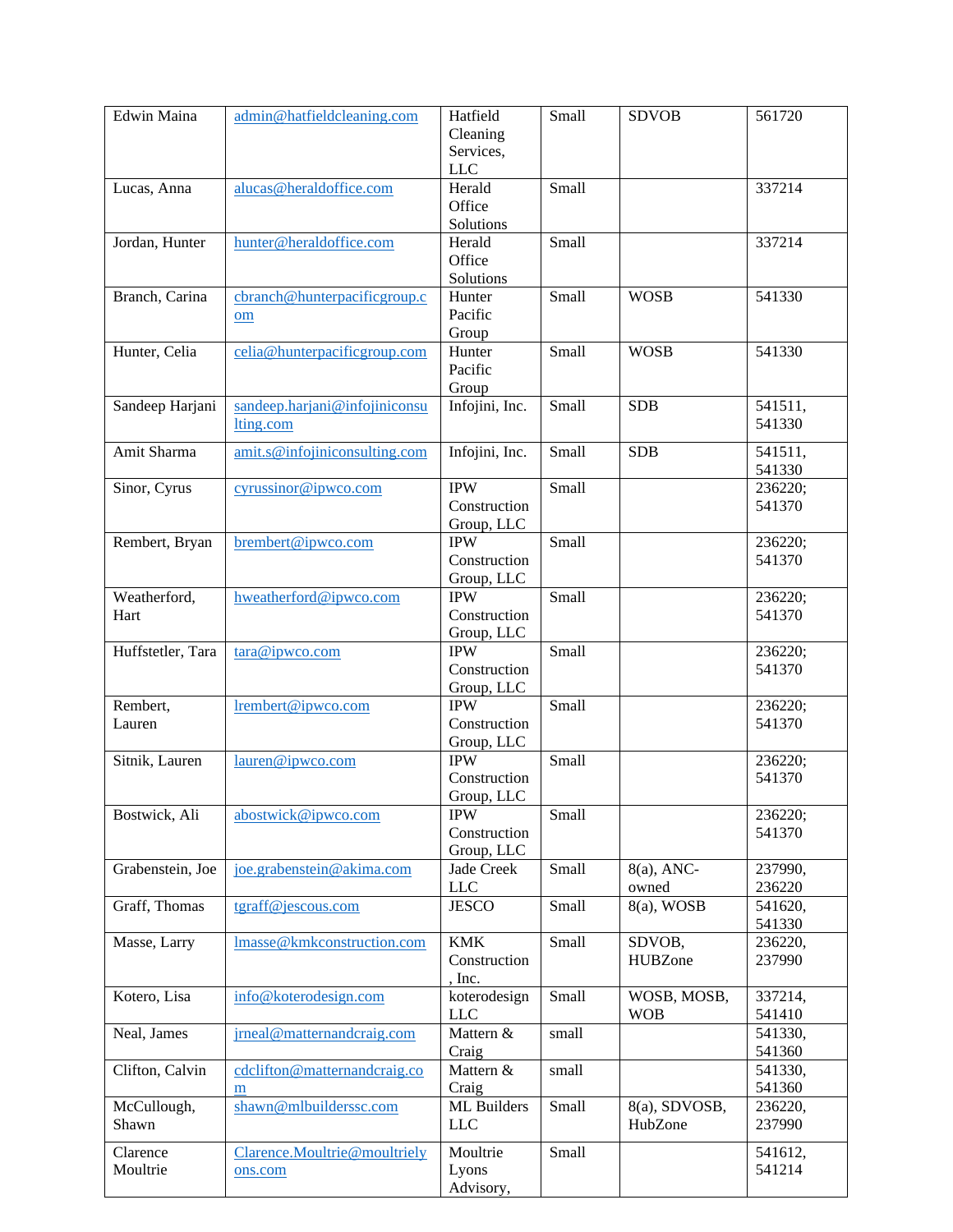|                  |                                | <b>LLC</b>            |       |                       |                   |
|------------------|--------------------------------|-----------------------|-------|-----------------------|-------------------|
|                  |                                |                       |       |                       |                   |
|                  |                                |                       |       |                       |                   |
| Diseati, Matt    | mdiseati@newdominionconstr     | New<br>Dominion       | Small | HUBZone, SDB,         | 236220,<br>238220 |
|                  | uction.com                     | Construction          |       | 8(a)                  |                   |
|                  |                                | , LLC                 |       |                       |                   |
| Diseati, Bryan   | bdiseati@newdominionconstru    | New                   | Small | HUBZone, SDB,         | 236220,           |
|                  | ction.com                      | Dominion              |       | 8(a)                  | 238220            |
|                  |                                | Construction          |       |                       |                   |
|                  |                                | , LLC                 |       |                       |                   |
| Lawson, Adrian   | alawson@newdominionconstru     | <b>New</b>            | Small | HUBZone, SDB,         | 236220,           |
|                  | ction.com                      | Dominion              |       | 8(a)                  | 238220            |
|                  |                                | Construction          |       |                       |                   |
|                  |                                | , LLC                 |       |                       |                   |
| Swantko, Mark    | mswantko@northwindgrp.com      | North Wind            | Small | ANC, 8(a)             | 236220,           |
|                  |                                | Group                 |       |                       | 541330            |
| Brown, Tracey    | tracey@officedesignsolutionsll | Office                | Small | 8(a), HubZone,        | 236220,           |
|                  | c.com                          | Design                |       | SDB, WOSB             | 561720            |
|                  |                                | Solutions             |       |                       |                   |
|                  |                                | <b>LLC</b>            |       |                       |                   |
| Crump, Adam      | adam@officedesignsolutionsllc  | Office                | Small | 8(a), HubZone,        | 236220,           |
|                  | .com                           | Design                |       | SDB, WOSB             | 561720            |
|                  |                                | Solutions             |       |                       |                   |
|                  |                                | <b>LLC</b>            |       |                       |                   |
| Amos, Lauren     | Lauren.Amos@psg.us.com         | Pinnacle              | Small | <b>EDWOSB</b>         | 541513,           |
|                  |                                | Specialty             |       |                       | 561320            |
|                  |                                | Group, Inc.           |       |                       |                   |
| Williams, Amie   | awilliams@w4cg.com             | PM Jenkins            | Small | 8(a), VOSB,           | 236220,           |
|                  |                                | Group                 |       | <b>HUBZone</b>        | 238220            |
|                  |                                | dba/W4                |       |                       |                   |
|                  |                                | Construction<br>Group |       |                       |                   |
| May, Elizabeth   | emay@prosserinc.com            | Prosser, Inc.         | Small | Small and also in     | 541330            |
|                  |                                |                       |       | an $8(a)$ JV          |                   |
| Fountain, Shaun  | sfountain@prosserinc.com       | Prosser, Inc.         | Small | Small and also in     | 541330            |
|                  |                                |                       |       | an $8(a)$ JV          |                   |
| Urcan, Jenny     | jurcan@prosserinc.com          | Prosser, Inc.         | Small | Small and also in     | 541330            |
|                  |                                |                       |       | an $8(a)$ JV          |                   |
| Ferguson, Kirk   | kirk@r2pdoors.com              | R2P                   | Small |                       | 321911            |
|                  |                                | Innovations           |       |                       |                   |
| Sullivan,        | blanche@r2pdoors.com           | R2P                   | Small |                       | 332331            |
| Blanche          |                                | Innovations           |       |                       |                   |
| Wyszynski, Ben   | ben.wyszynski@raymondllc.co    | Raymond               | Small | SDVOSB, 8(a),         | 541330,           |
|                  | m                              |                       |       | <b>Small Business</b> | 541310            |
| Bakker, Tori     | tori.bakker@catawba.com        | Red Heritage          | Small | 8(a), HUBZone,        | 561210,           |
|                  |                                | Services,             |       | <b>SDB</b>            | 561110            |
|                  |                                | <b>LLC</b>            |       |                       |                   |
| Pressnell,       | tammy.pressnell@catawba.co     | Red Heritage          | Small | 8(a), HUBZone,        | 561210,           |
| Tammy            | m                              | Services,             |       | <b>SDB</b>            | 561110            |
|                  |                                | <b>LLC</b>            |       |                       |                   |
| Horton, Jeffrey  | jhorton@reefpointgroup.com     | ReefPoint             | Small | <b>SDVOSB</b>         | 541330/5411       |
| C.               |                                | Group                 |       |                       | 720               |
| Loes, Mark       | Mark.loes@tepa.com             | Roundhouse            | Small | SDB, 8(a),            | 237110,           |
|                  |                                | PBN, LLC              |       | tribally-owned        | 236220            |
| Bullard, Cynthia | cbullard@scisale.com           | Scientific            | Small | SBA, WOSB,            | 423840            |
|                  |                                | Sales, Inc.           |       | <b>MBE</b>            | 423490            |
| Evans, Don       | devans@scisale.com             | Scientific            | Small | SBA, WOSB,            | 423840            |
|                  |                                | Sales, Inc.           |       | <b>MBE</b>            | 423490            |
|                  |                                |                       |       |                       |                   |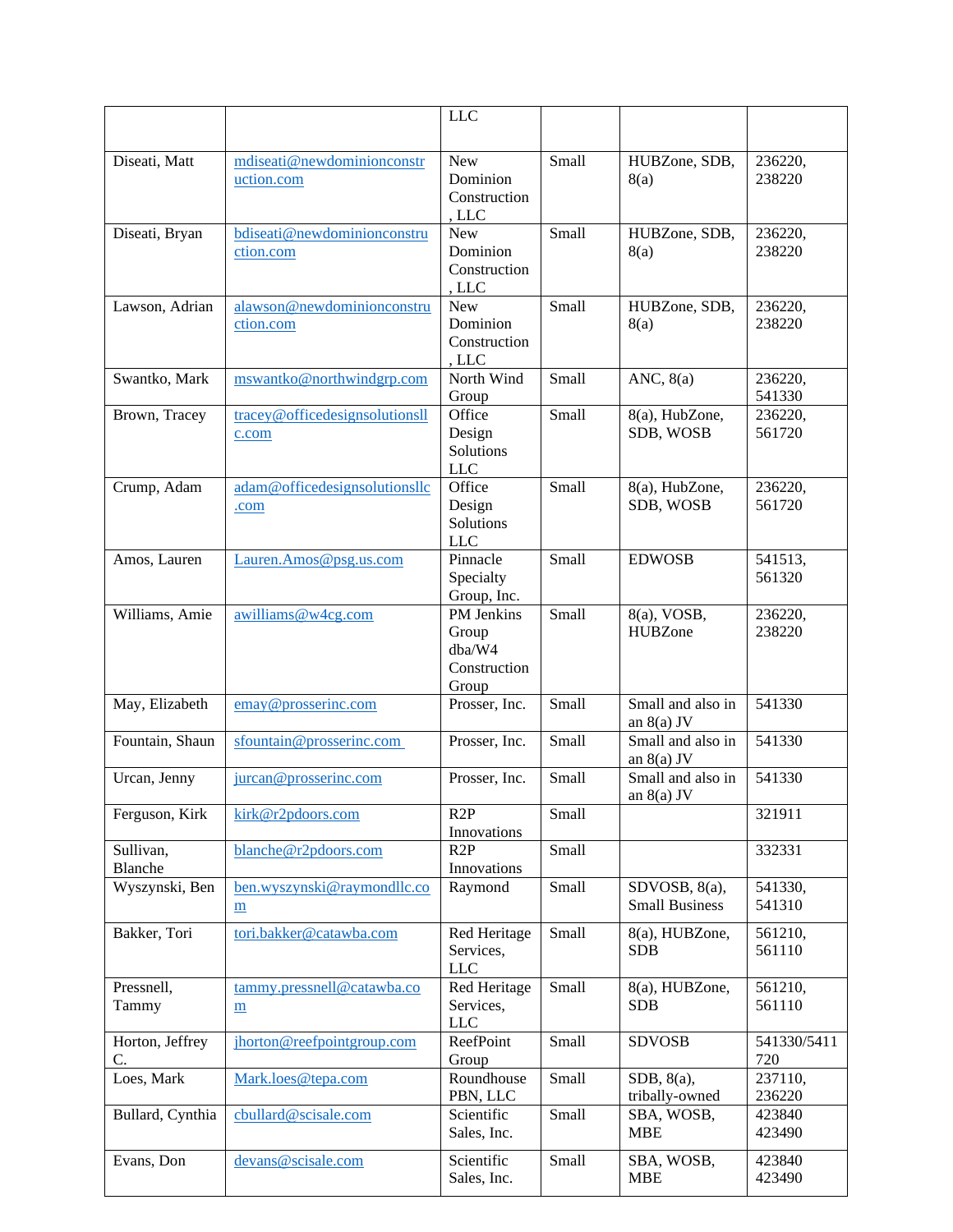| Morris, Jon    | jmorris@scisale.com          | Scientific         | Small | SBA, WOSB,    | 423840     |
|----------------|------------------------------|--------------------|-------|---------------|------------|
|                |                              | Sales, Inc.        |       | <b>MBE</b>    | 423490     |
|                |                              |                    |       |               |            |
| Hopkins, Chris | chris@sirisusa.com           | <b>SIRIS LLC</b>   | Small | <b>SDVOSB</b> | 541330     |
| LaRose, Jon    | jon@siteworks.net            | <b>Siteworks</b>   | small | <b>VOSB</b>   | 237110,    |
|                |                              |                    |       |               | 238910     |
| Yonce, Ryan    | ryan@siteworks.net           | <b>Siteworks</b>   | small | <b>VOSB</b>   | 237110,    |
|                |                              |                    |       |               | 238910     |
| Beam, Matt     | matt@siteworks.net           | <b>Siteworks</b>   | small | <b>VOSB</b>   | 237110,    |
|                |                              |                    |       |               | 238910     |
| Patenaude,     | james@siteworks.net          | <b>Siteworks</b>   | small | <b>VOSB</b>   | 237110,    |
| James          |                              |                    |       |               | 238910     |
| Talbott, David | dtalbott@smithlasalle.com    | Smith              | small |               | 541330     |
|                |                              | LaSalle.com        |       |               |            |
| Adams, Jacob   | jadams@stewardmachine.com    | Steward            | Small | HubZone       | 332312,    |
|                |                              | Machine Co.        |       |               | 332710     |
| Carter, Chris  | chriscarter@tribal.one       | T1                 | Small | 8(a) Tribally | #1 236220; |
|                |                              | Construction       |       | Owned         | #2 541512  |
|                |                              |                    |       |               |            |
|                |                              | , LLC              |       |               |            |
| Doug Wells     | dougwells@tribal.one         | T1                 | Small | 8(a) Tribally | #1 236220; |
|                |                              | Construction       |       | Owned         | #2 541512  |
|                |                              | , LLC              |       |               |            |
| Erik Sell      | eriksell@tribal.one          | T1                 | Small | 8(a) Tribally | #1 236220; |
|                |                              | Construction       |       | Owned         | #2 541512  |
|                |                              | , LLC              |       |               |            |
| Bambini, Geoff | gbambini@terrasiteco.com     | Terra Site         | Small | SDB, 8(a)     | 237310,    |
|                |                              | Constructors,      |       |               | 237990     |
|                |                              | <b>LLC</b>         |       |               |            |
| Wilson, Cliff  | cwilson@thecentricgroup-     | The Centric        | Small | <b>SDB</b>    | 236220     |
|                | sc.com                       | Group              |       |               |            |
| Sims, Sabina   | ssims@thecentricgroup-sc.com | The Centric        | Small | <b>SDB</b>    | 236220     |
|                |                              | Group              |       |               |            |
| Adams, Cory    | cadams@thecentricgroup-      | The Centric        | Small | <b>SDB</b>    | 236220     |
|                |                              |                    |       |               |            |
|                | sc.com                       | Group              |       |               |            |
| Jewel, Gary    | gjewel@thecentricgroup=sc.co | The Centric        | Small | <b>SDB</b>    | 236220     |
|                | ${\bf m}$                    | Group              |       |               |            |
| Dove, Amber    | adove@thecentricgroup-       | The Centric        | Small | <b>SDB</b>    | 236220     |
|                | sc.com                       | Group              |       |               |            |
| Henderson,     | Peter@usfloodcontrol.com     | U.S. Flood   small |       |               | 423840     |
| Peter          |                              | Control            |       |               | 339999     |
|                |                              | Corp.              |       |               |            |
| Witte, John    | jwitte@wbkengineering.com    | <b>WBK</b>         | small | 8(a)          | 541330     |
|                |                              | Engineering        |       |               |            |
|                |                              | <b>LLC</b>         |       |               |            |
| Krick, Liz     | ekrick@harkinsbuilders.com   | Harkins            | Large |               | 236220     |
|                |                              | Builders,          |       |               |            |
|                |                              | Inc.               |       |               |            |
| DeGaro, Scott  | scott.degaro@bargedesign.com | Barge              | Large |               | 541310,    |
|                |                              | Design             |       |               | 541330     |
|                |                              |                    |       |               |            |
|                |                              | Solutions          |       |               |            |
| Wallace, David | david.wallace@bargedesign.co | <b>Barge</b>       | Large |               | 541310,    |
|                | m                            | Design             |       |               | 541330     |
|                |                              | Solutions          |       |               |            |
| Brown, Chris   | chris.brown@bargedesign.com  | <b>Barge</b>       | Large |               | 541310,    |
|                |                              | Design             |       |               | 541330     |
|                |                              | Solutions          |       |               |            |
| Ferguson,      | randy.ferguson@bargedesign.c | <b>Barge</b>       | Large |               | 541310,    |
| Randy          | om                           | Design             |       |               | 541330     |
|                |                              | Solutions          |       |               |            |
| LaVoie, Joe    | LaVoieJ@bv.com               | Black &            | Large |               | 541330     |
|                |                              |                    |       |               |            |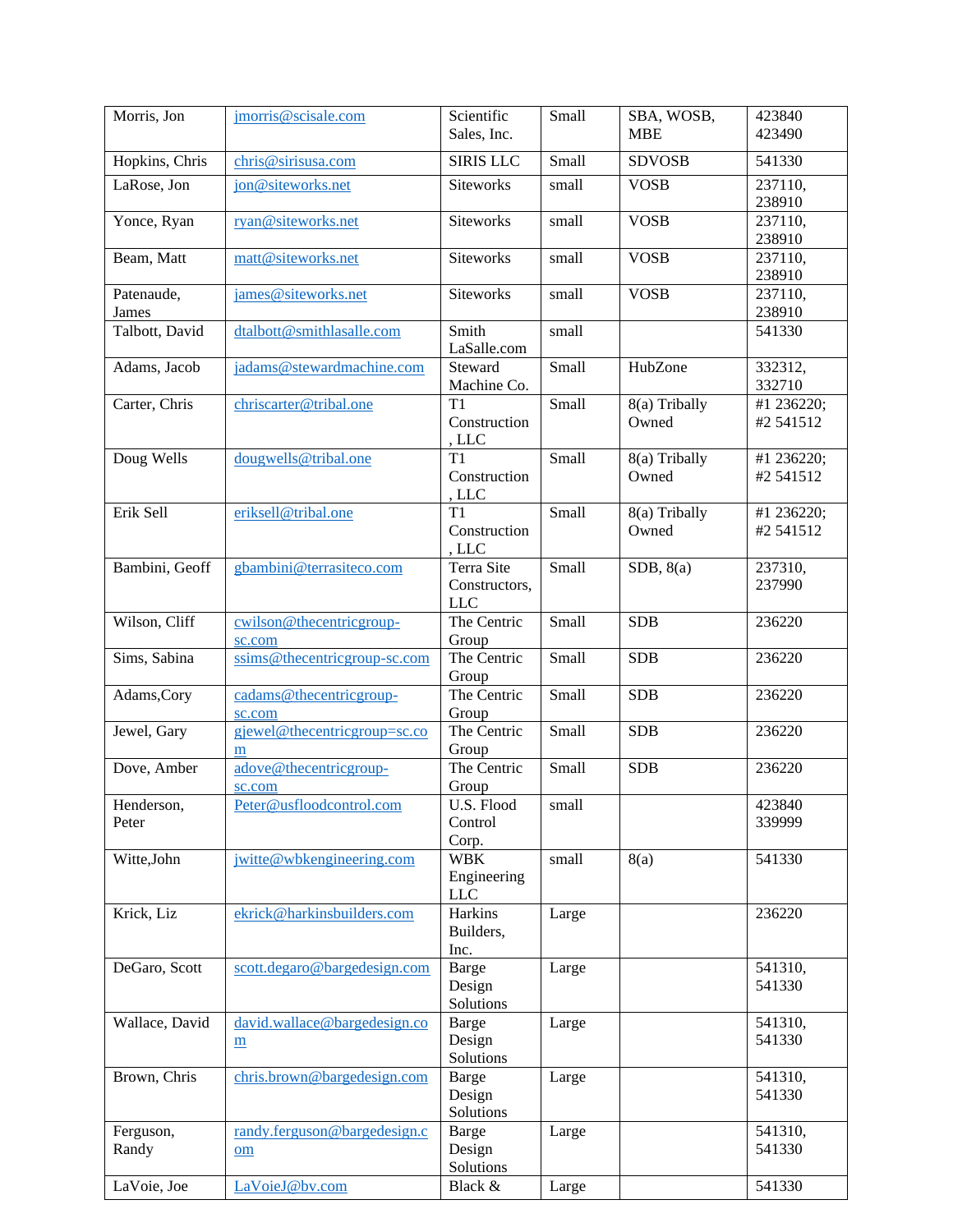|                       |                              | Veatch              |       |                   |
|-----------------------|------------------------------|---------------------|-------|-------------------|
| Ladd, Johnathan       | LaddJS@bv.com                | Black &             | Large | 541330            |
|                       |                              | Veatch              |       |                   |
| Bianco, John          | biancojp@bv.com              | Black &             | Large | 237990,           |
|                       |                              | Veatch              |       | 541330            |
| Spencer, Jeff         | jspencer@cat.com             | Caterpillar         | Large | 333120            |
| Davis, Daryl          | ddavis@cromwell.com          | Cromwell            | Large | 541310,           |
|                       |                              | Architects          |       | 541330            |
|                       |                              | Engineers<br>Inc    |       |                   |
| Cockmon, Greg         | gcockmon@cromwell.com        | Cromwell            | Large | 541310,           |
|                       |                              | Architects          |       | 541330            |
|                       |                              | Engineers           |       |                   |
|                       |                              | Inc                 |       |                   |
| Weir, Bruce           | bruce.weir@dubosenes.com     | DuBose              | Large | 332312,           |
|                       |                              |                     |       | 332721            |
| Miller, Sharon        | sharon.miller@workwithflux.c | Flux<br>Resources   | Large | 561312            |
| Clark, Robert J.      | om<br>rclark13@gilbaneco.com | Gilbane             | Large | 236220 &          |
|                       |                              | Federal             |       | 236210            |
| Harper, Doug          | dharper@gilbaneco.com        | Gilbane             | Large | 236220 &          |
|                       |                              | Federal             |       | 236210            |
| Ezell, Brad           | bezell@halff.com             | Halff               | Large | 541330,           |
|                       |                              | Associates,         |       | 541310            |
|                       |                              | Inc.                |       |                   |
| Edwards,              | redwards@halff.com           | Halff               | Large | 541330,           |
| Robert                |                              | Associates,         |       | 541310            |
| Aslop,                | Richard.Alsop@hdrinc.com     | Inc.<br><b>HDR</b>  |       | 541330,           |
| RichardA98:I10        |                              |                     | Large | 541310            |
| 2                     |                              |                     |       |                   |
| Gapinski,             | Duane.Gapinski@hdrinc.com    | <b>HDR</b>          | Large | 541330,           |
| Duane                 |                              |                     |       | 541310            |
| Ray, David            | David.Ray@hdrinc.com         | <b>HDR</b>          | Large | 541330,           |
|                       |                              |                     |       | 541310            |
| Sisco, Lee            | Lee.Sisco@hdrinc.com         | <b>HDR</b>          | Large | 541330,<br>541310 |
| Wiksell, Robbie       | Robbie.Wiksell@hdrinc.com    | <b>HDR</b>          | Large | 541330.           |
|                       |                              |                     |       | 541310            |
| Henneke,              | markus.j.henneke@imegcorp.c  | <b>IMEG Corp</b>    | Large | 541330            |
| Markus                | om                           |                     |       |                   |
| Jackson, Ed           | Ed.Jackson@jacobs.com        | Jacobs              | Large | 541330            |
| Miller, Glen          | glen.miller@jedunn.com       | JE Dunn             | Large | 236220            |
|                       |                              | Construction        |       |                   |
| Ethridge, Kathy       | kathy.ethridge@orau.org      | ORAU                | Large | 541690,           |
|                       |                              | <b>RMF</b>          |       | 541611            |
| McCarthy, Mike        | mike.mccarthy@rmf.com        | Engineering         | Large | 541330            |
| Smith, Robert         | bob.smith@rmf.com            | <b>RMF</b>          | Large | 541330            |
| (BoB)                 |                              | Engineering         |       |                   |
|                       |                              | Inc.                |       |                   |
| Vance, April          | april.vance@stantec.com      | Stantec             | Large | 541330;           |
|                       |                              |                     |       | 541310            |
| Halsey, Damon         | damon.halsey@ufpi.com        | <b>UFP</b>          | Large | 236, 238          |
|                       |                              | Industries,         |       |                   |
|                       | fmassenburg@wmjordan.com     | Inc.<br>W.M. Jordan |       | 236210,           |
| Massenburg,<br>Farrah |                              | Company,            | Large | 236220            |
|                       |                              | Inc.                |       |                   |